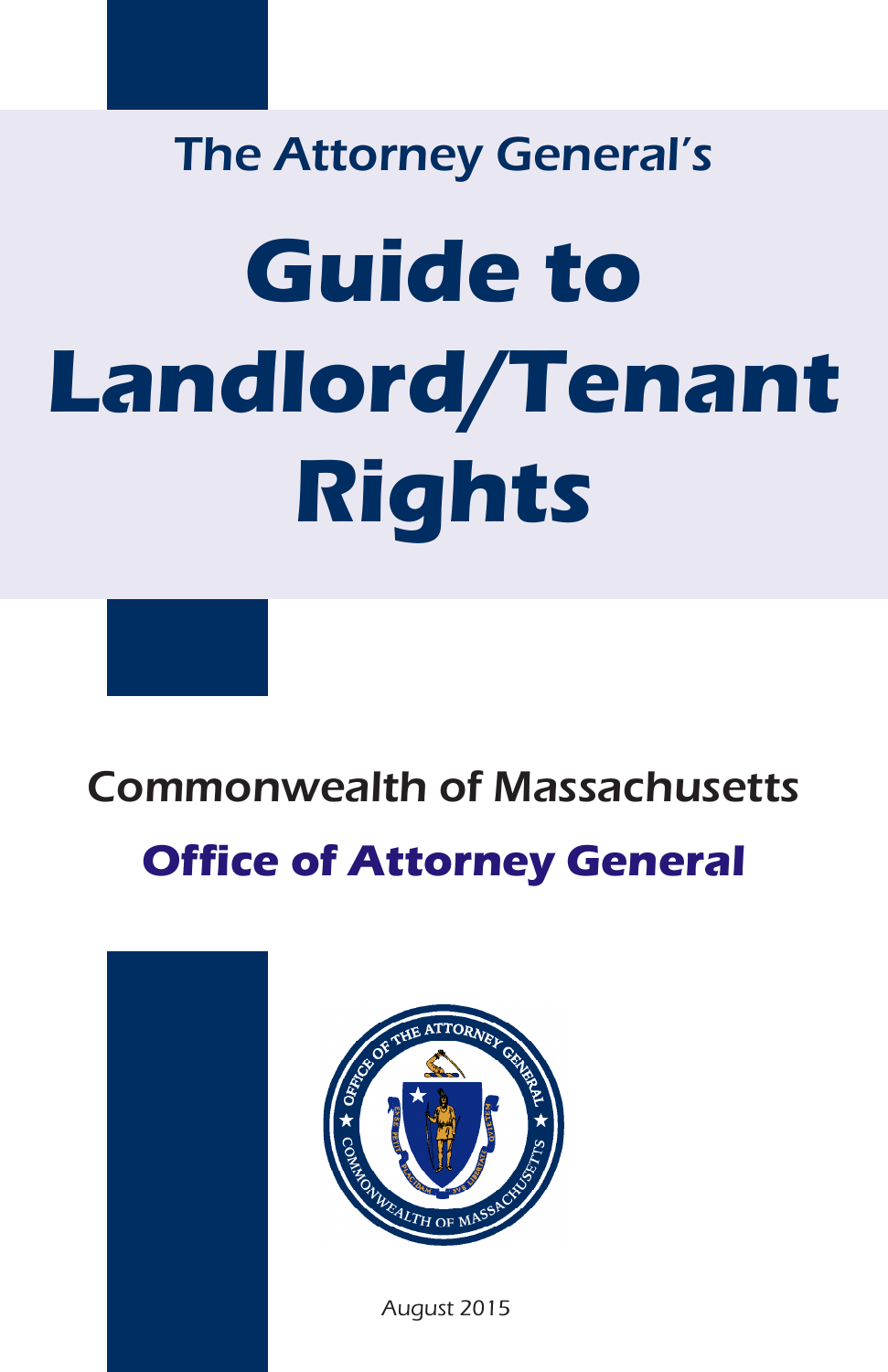Dear Massachusetts Resident,

Across the Commonwealth of Massachusetts, thousands of residents elect to rent their homes, while thousands of others serve as landlords. When entering into a rental agreement, there are a number of issues that both landlords and tenants must consider.

This guide outlines rental agreement considerations, as well as rules regarding types of tenancies, payments, evictions, habitable living conditions, and housing discrimination. It is important for both landlords and tenants to understand the laws and regulations that govern all aspects of rental arrangements.

I encourage you to review this guide and be aware of your rights before entering into a rental agreement. Our Public Inquiry and Assistance Center is available to answer additional questions at (617) 727-8400.

Sincerely,

Massachusetts Attorney General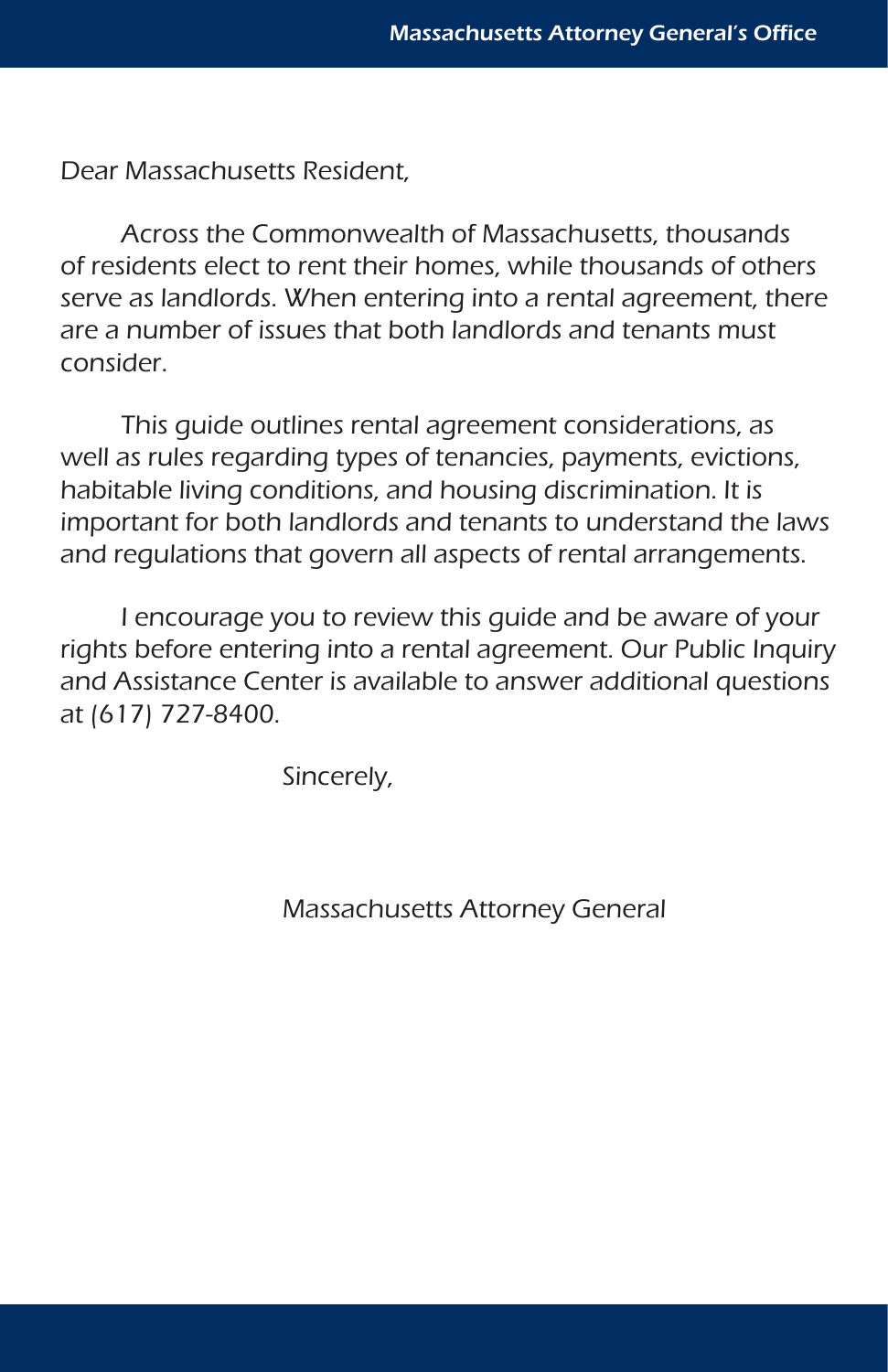# **Contents**

| <b>Information About Renting an Apartment in</b> |  |
|--------------------------------------------------|--|
|                                                  |  |
|                                                  |  |
|                                                  |  |
|                                                  |  |
|                                                  |  |
|                                                  |  |
|                                                  |  |
|                                                  |  |
|                                                  |  |
|                                                  |  |
| The State Sanitary Code and the Condition of an  |  |
|                                                  |  |
|                                                  |  |
|                                                  |  |
|                                                  |  |
|                                                  |  |
|                                                  |  |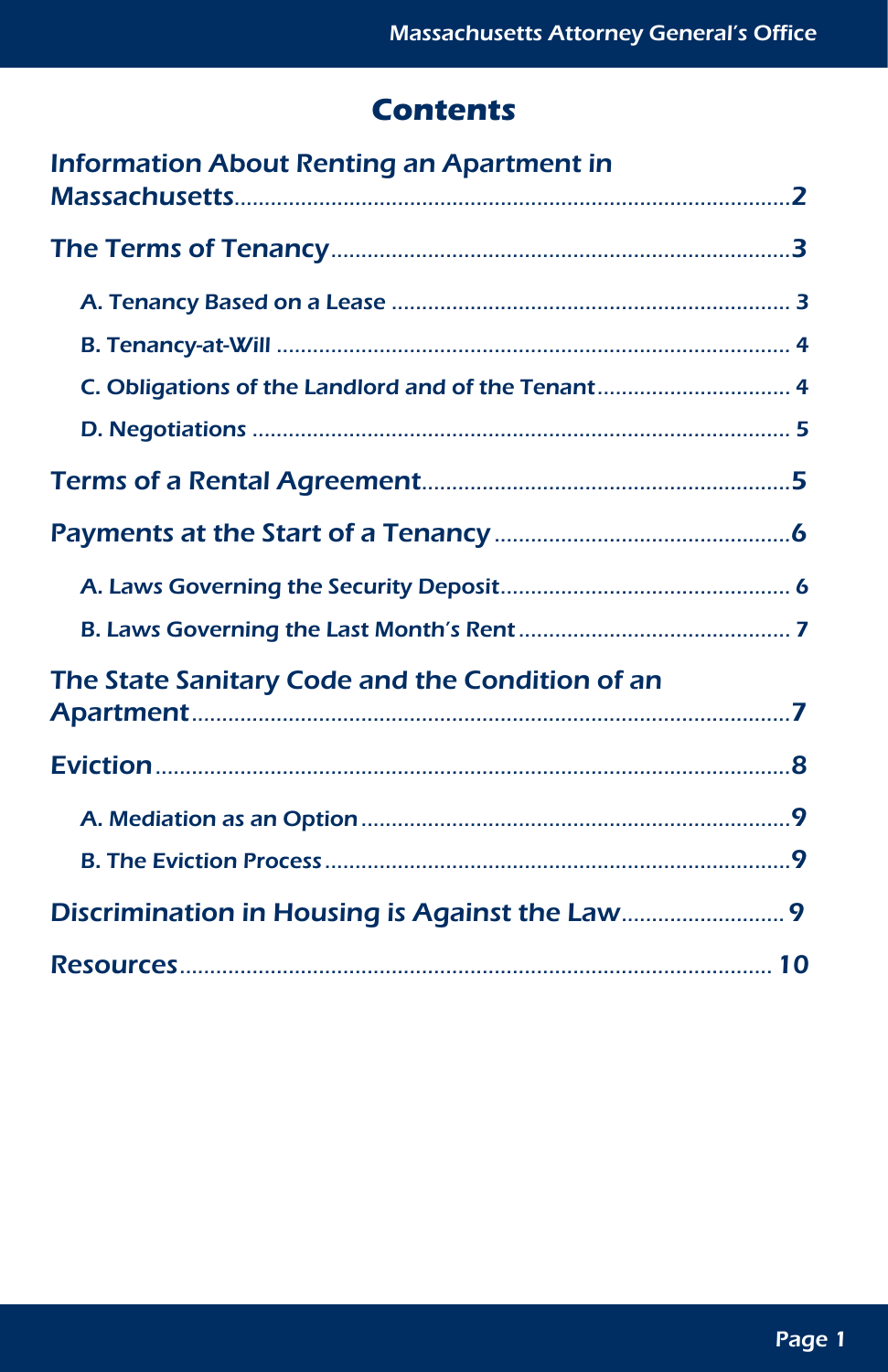#### <span id="page-3-0"></span>**Information About Renting an Apartment in Massachusetts**

There are many laws and regulations that govern the relationship between a landlord and a tenant in Massachusetts. These laws apply whether you live in or own a two-family home with an apartment or a multi-family apartment building. Some laws outline the landlord's obligations and others set forth what a tenant must do.

In addition to these laws, there are several issues that all prospective tenants and landlords should consider before renting an apartment. For example:

- $\triangleq$  Does the rent cover all utilities? If the tenant is responsible for paying for the heat and hot water, the landlord should make clear whether these run on electric power, oil, natural gas, or propane. Is there is information available that will provide a prospective tenant with an idea of the annual utility costs for the apartment?
- The landlord and the prospective tenant together should check every plumbing fixture, light switch, cupboard door, and appliance to make sure they all work properly. If repairs are necessary, both parties should discuss whether the landlord will make the repairs before the tenant moves in.
- Similarly, the lease or rental agreement should include a list of all repairs that the landlord agrees to make during the tenancy, and the timeframe in which the repairs must be completed.
- $\cdot$  The lease or rental agreement should also note if major appliances are included with the tenancy, such as a refrigerator, stove, washing machine, etc.
- Under Massachusetts Law, it is the landlord's responsibility to clear snow and ice from the property. Your city/town may also have an ordinance requiring that the landlord clear snow and ice from the public sidewalk that abuts the property.
- $\triangleq$  In Massachusetts, a landlord cannot require a tenant to pay an additional monthly fee for amenities on the property, like private parking, a pool, or workout room, but may restrict access to these amenities to only those who agree to pay. If amenities are present, what is the additional cost associated with access?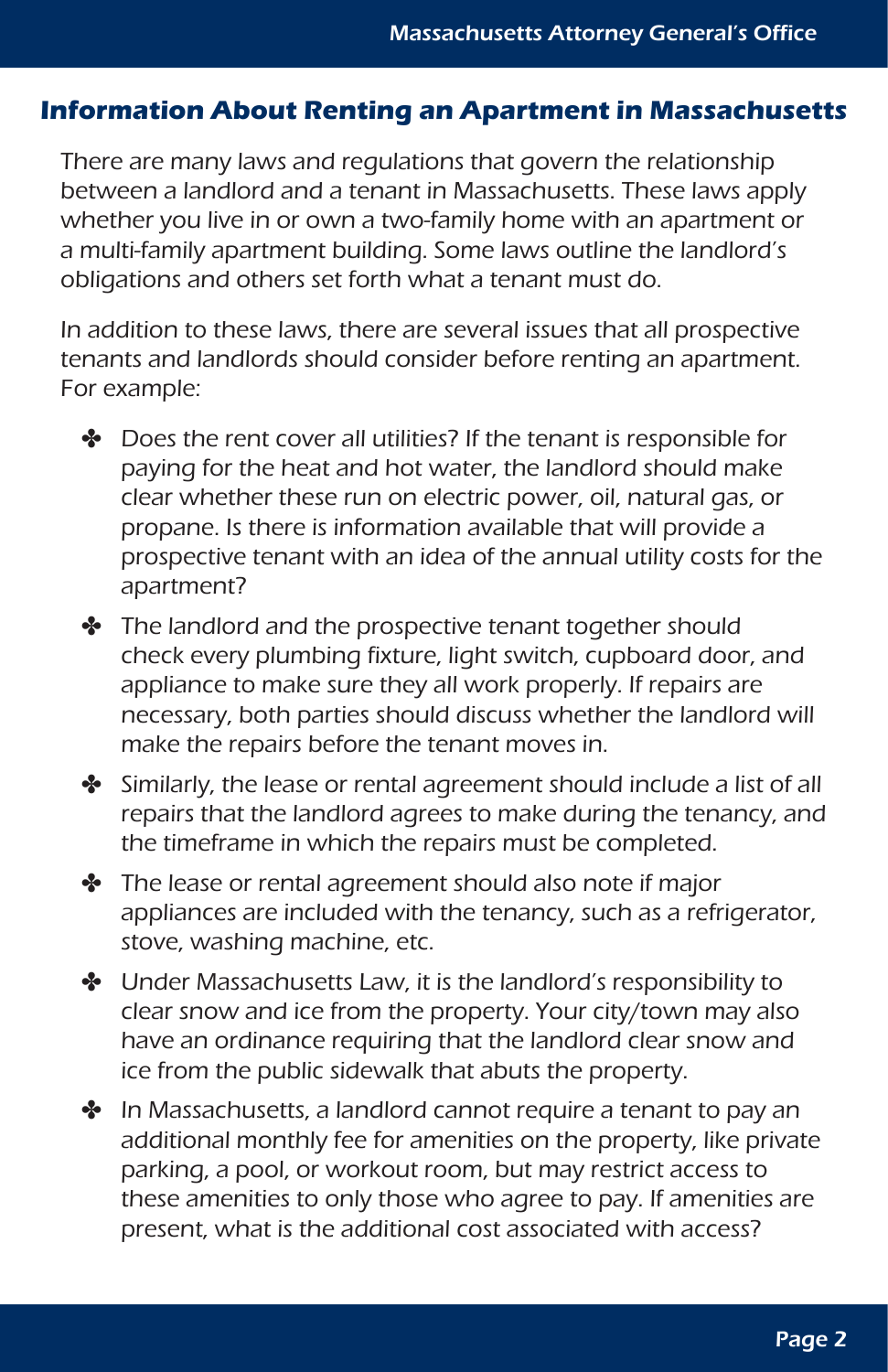- <span id="page-4-0"></span> $\bullet\quad$  Will the landlord or the tenant be responsible for shoveling snow from the walks in winter? Is it plowed from the driveway or parking area? Is there a fee involved, and if so, who pays for it?
- $\cdot \cdot \cdot$  When was the last time the rental property was inspected for compliance with the local building and/or state sanitary codes? A local ordinance may require that a landlord register rental properties with the city or town to ensure that they have met building, zoning, and sanitary code requirements.
- $\bullet$  Does the landlord allow tenants to keep pets in the rental property? Will landlord require a tenant to pay a higher-thanadvertised monthly rent to keep a pet and/or require the addition of a pet rider to the tenants renter's insurance policy?

# **The Terms of Tenancy**

There are two main kinds of tenancy. The rights and responsibilities of both the landlord and the tenant depend partly on the type of tenancy that is created.

# A. Tenancy Based on a Lease

One kind of tenancy is based on a written lease. When a tenant signs a lease with a landlord, the tenant agrees that the tenancy will last for a certain amount of time, usually one year. During that time, the monthly rent will stay the same and the landlord cannot end the tenancy (evict) unless the tenant fails to satisfy the conditions agreed upon in the lease. On the other hand, the tenant is committed to paying rent for the term of the lease. The tenant may only end the tenancy before the close of the lease term if the landlord agrees to early termination of the lease.

A lease is a good option for tenants and landlords seeking stability in a tenancy. Because it is a written agreement between the tenant and the landlord, it should contain all of the rules that will apply to the tenancy.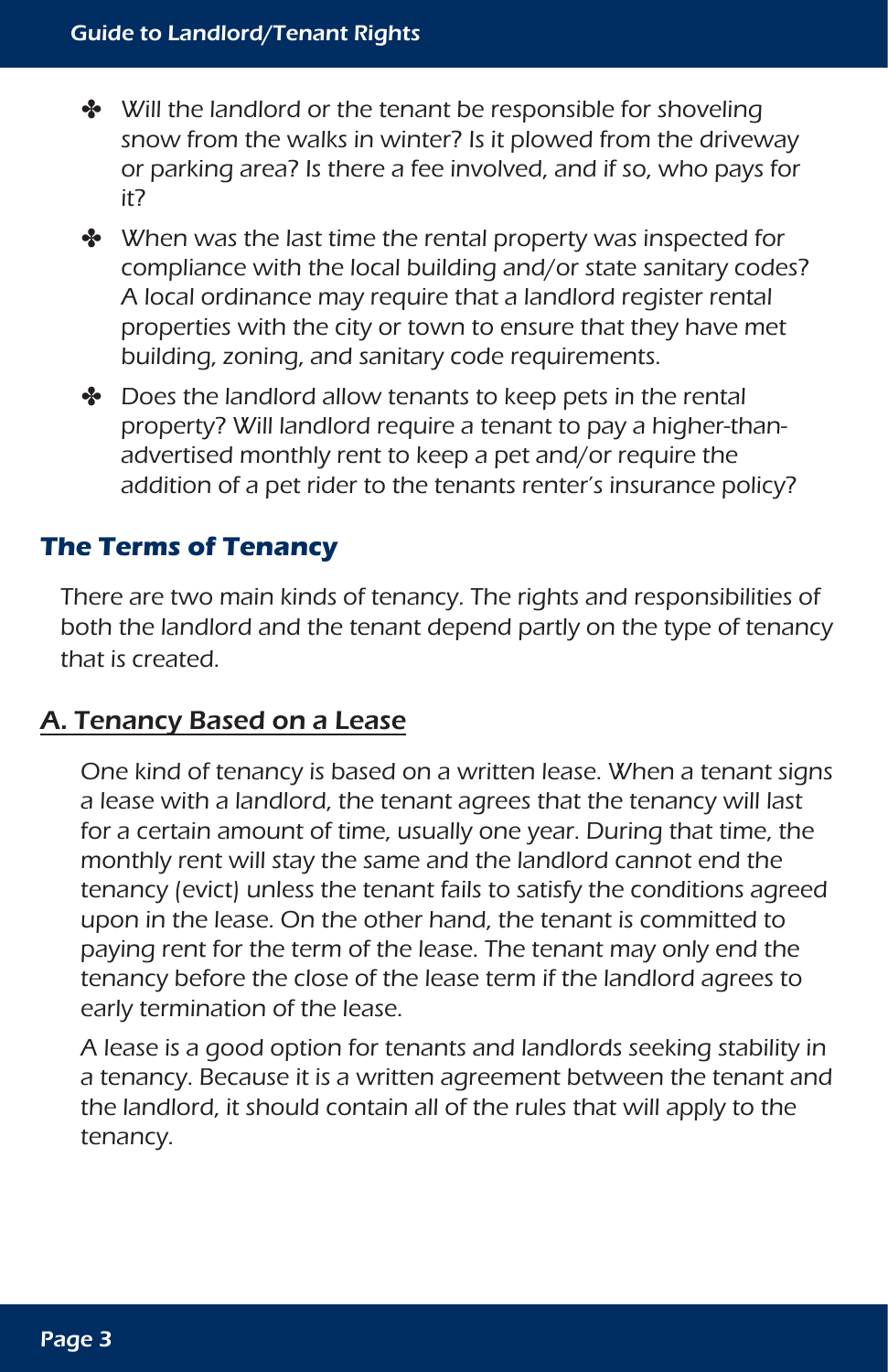#### <span id="page-5-0"></span>B. Tenancy-at-Will

The other kind of tenancy is called a tenancy-at-will, which means that the lease agreement lasts for as long as both parties want to do business with each other. Sometimes there is no written agreement at all in a tenancy-at-will, but often the tenant is asked to sign a form that says "Rental Agreement" or "Tenancy-at-Will" at the top. This form should include the amount of the monthly rent and basic rules.

A tenancy-at-will does not last for any set amount of time and does not end on a certain date, the way a lease does. In a tenancy-at-will the tenant pays the agreed-upon rent each month for an indefinite period of time. Either the landlord or the tenant can decide to end the tenancy by giving the other party notice, either 30 days or one month before the due date of the next rent payment, whichever is longer. In this type of agreement, the rent can change with notice according to the same terms (either 30 days or one month before the due date of the next rent payment, whichever is longer).

#### C. Obligations of the Landlord and of the Tenant

Whether a lease or a tenancy-at-will, the tenant must pay rent, follow the rules agreed upon with the landlord, and accept responsibility for any damage to the apartment that is more than just "normal wear and tear" (whether caused by the tenant or caused by a guest of the tenant). The landlord must provide an apartment that is safe, clean, and in compliance with the Massachusetts Sanitary Code, and must live up to any promises in the lease or rental agreement.

In either kind of tenancy, the tenant has a right to occupy the apartment and the landlord may only enter under certain circumstances. The landlord must arrange with the tenant in advance to enter the apartment to make repairs, to inspect the condition of the apartment, or to show the apartment to prospective tenants, buyers or real estate agents. However, the landlord may enter an apartment without a tenant's approval if there is a mechanical/repair emergency that has the potential to damage the whole building, or if it appears that the tenant has abandoned the apartment. M.G.L. c. 186,  $\S$  15A-F, §16.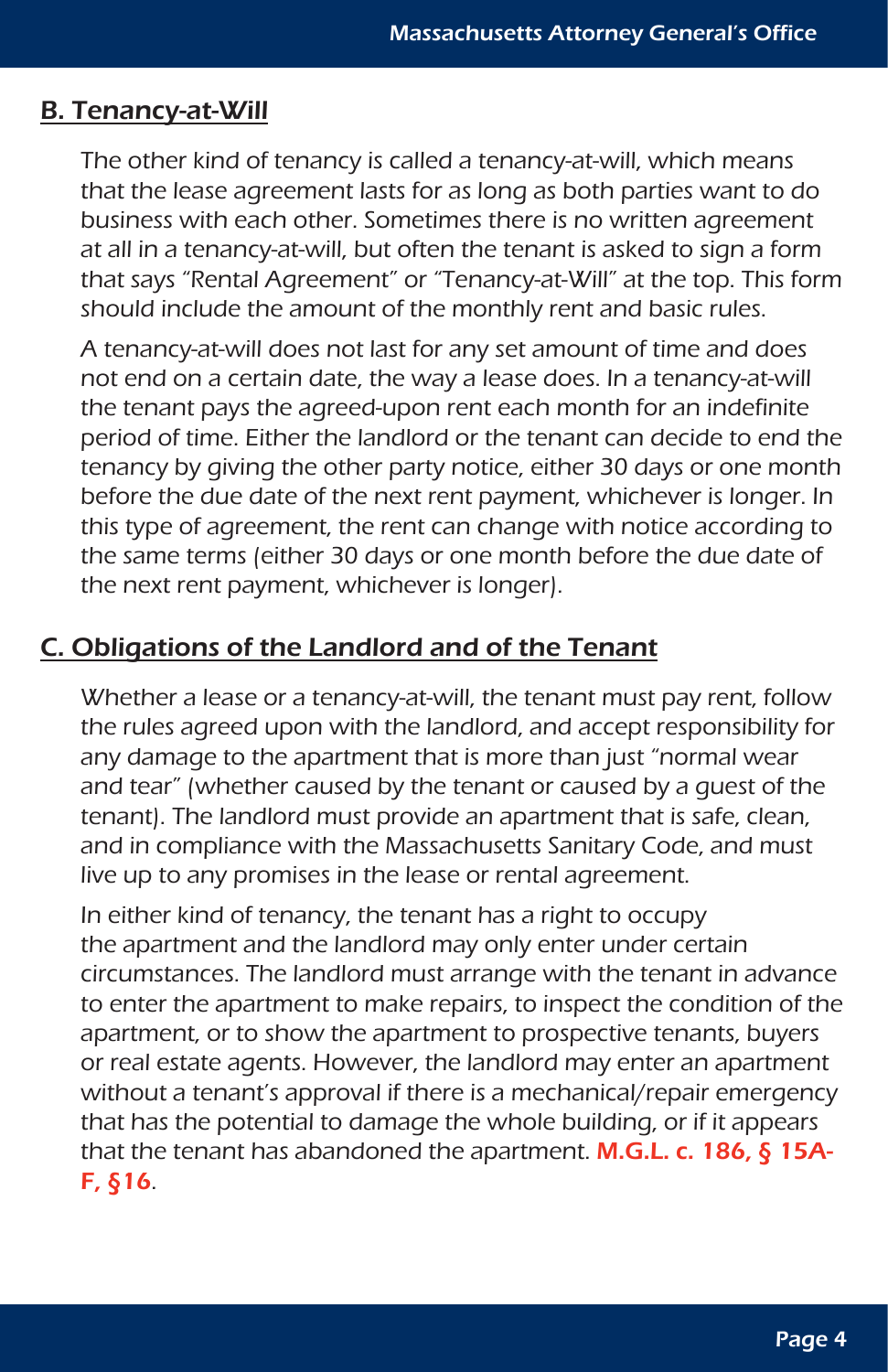# <span id="page-6-0"></span>D. Negotiations

Although not required by laws or regulations, it is important for both a landlord and a tenant to know that they can negotiate with each other over the terms of a lease. In general, the landlord should not rush a tenant to make a decision, and both parties should be very clear about the terms and conditions before either signs the lease. Any changes to which they agree should be written down into the lease in pen, making sure to cross out any sections that the landlord and tenant agree to change.

# **Terms of a Rental Agreement**

Every rental agreement must have certain terms, and is prohibited by law from containing certain other terms. M.G.L. c. 186, § 15A-F, §16.

The lease must set forth the name, address, and phone number of the owner, the person responsible for maintenance, and the person to whom the tenant can give copies of formal notices, complaints, or court papers.

If the landlord receives a security deposit, the lease or rental agreement must show the amount paid, and must explain the tenant's rights to that security deposit money. M.G.L. c. 186, § 15B.

The landlord must make sure that the tenant is given a legible copy of the lease or rental agreement. M.G.L. c. 186, § 15D. The lease must not include illegal terms such as:

- $\triangleq$  The tenant must pay for the cost of repairing ordinary wear and tear to the apartment.
- $\bullet$  The tenant must pay for repairs to parts of the building beyond the tenant's apartment.
- $\bullet$  The tenant may not sue the landlord or report violations of the Sanitary Code.
- $\bullet$  The tenant may not join a tenants' union.
- $\triangleq$  The tenant must pay a late fee if a rent payment is even one day late. (A lease or rental agreement may permit the landlord to charge a late fee if a rent payment is 30 or more days late.)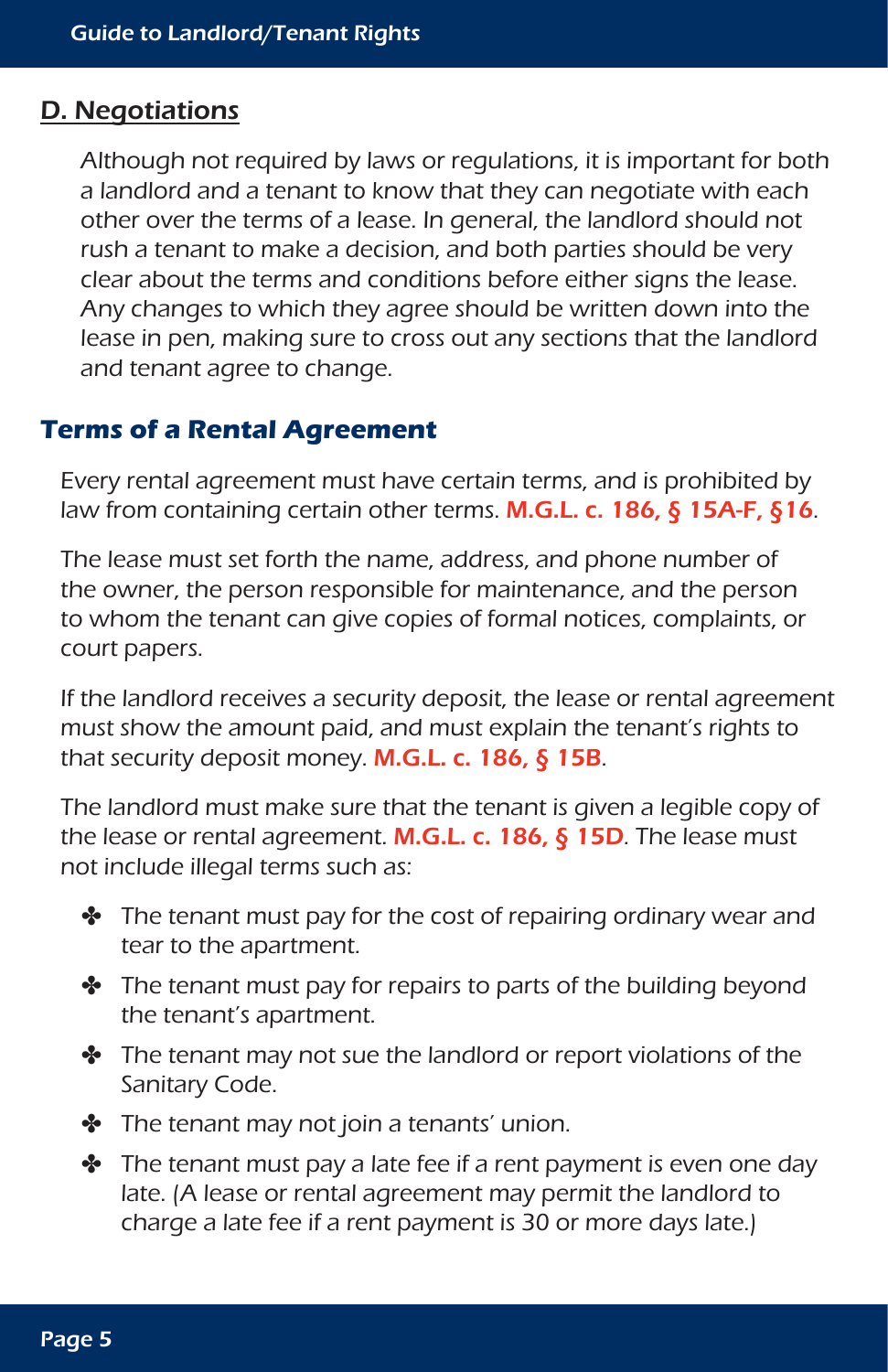#### <span id="page-7-0"></span>**Payments at the Start of a Tenancy**

A landlord may only ask for the following payments up front:

- The first month's rent
- $\triangle$  A security deposit to cover the cost of any damage to the apartment beyond normal wear and tear (which may not exceed the amount of one month's rent)
- $\triangleq$  The last month's rent (the month that will turn out to be the tenant's last one in the apartment)
- $\clubsuit$  The cost of a new lock and key for the apartment

The landlord should provide a signed receipt for any payment that is made with cash or a money order. The receipt must include the amount paid and the date the payment was made, and a description of what the payment was for. The receipt should also include the landlord's name, the tenant's name, and the name of the person to whom the payment was given. M.G.L. c. 186, § 15B.

# A. Laws Governing the Security Deposit

All security deposits must be deposited in a Massachusetts bank, in an account that collects interest, and within the first month of the tenancy. The landlord must provide the tenant with the name and address of the bank holding the security deposit, plus the actual account number. Each year, the landlord must either pay the tenant the interest on the security deposit or let the tenant deduct that amount from a rent payment.

The landlord should give the tenant a "statement of condition" within 10 days of beginning the tenancy or upon receipt of the security deposit (whichever is later), which describes the condition of the apartment and any damage that exists at that time. The tenant has 15 days to add to the "statement of condition" or make changes to it. Both parties should keep copies of the final "statement of condition." M.G.L. c. 186, § 15B.

When the tenancy ends, the landlord must return the security deposit, plus interest, within 30 days. However, the landlord may keep any unpaid rent or the amount of money needed to repair damage done to the apartment (beyond normal wear and tear). If the lease provides for it, the landlord may also deduct the tenant's share of any increase in the landlord's property taxes.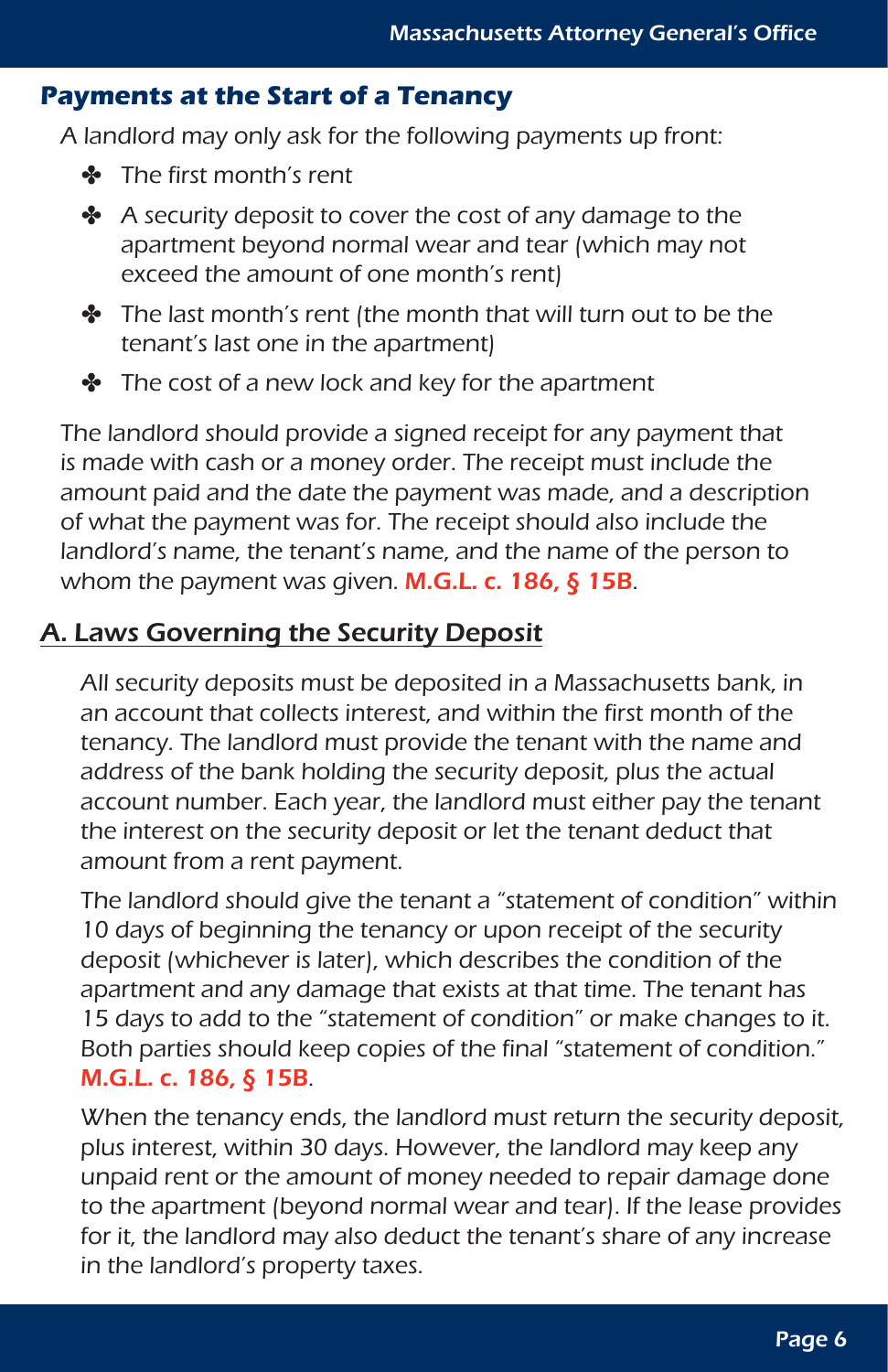<span id="page-8-0"></span>If the landlord must keep all or a part of the security deposit for damages, then the landlord must give the tenant a written description of the damage and an estimate of the repair cost within 30 days of the tenant moving out.

#### B. Laws Governing the Last Month's Rent

If the tenant provides the landlord with the last month's rent at the commencement of the tenancy, then the landlord must give the tenant a signed receipt. Like all receipts in the tenancy process, the receipt must include the amount paid, the date the payment was made, a description of what the payment was for, the landlord's name, the tenant's name, and the name of the person to whom the payment was given. At the end of each year and when the tenancy ends, the tenant is entitled to any interest earned on the last month's rent. M.G.L. c. 186, § 15B.

# **The State Sanitary Code and the Condition of an Apartment**

In Massachusetts, the State Sanitary Code (105 C.M.R. 410) governs what it means to provide a habitable place in which to live. In general, "habitable" means a place that is comfortable and clean enough for a person to live safely.

If a landlord does not respond to a tenant's complaints about a Sanitary Code violation, the tenant may request that a code enforcement officer or the local board of health inspect the apartment. An inspector can then come to the apartment, review the conditions, and order the landlord to fix the problem if deemed necessary. In the event that the landlord still fails to fix the problem, a tenant may be able to withhold a portion of the rent or move out, even if there is a lease or rental agreement in place. M.G.L. c. 111, § 198; 105 C.M.R. 410. However, before either withholding rent or moving out, tenants considering these options should contact a private lawyer or legal services for more information and advice.

Under federal and state law, If the rental property was built before 1978, the landlord and tenant must sign and retain a copy of the Tenant Lead Law Notification and Tenant Certification. These forms are to inform the Tenant of known risks and causes of lead poisoning and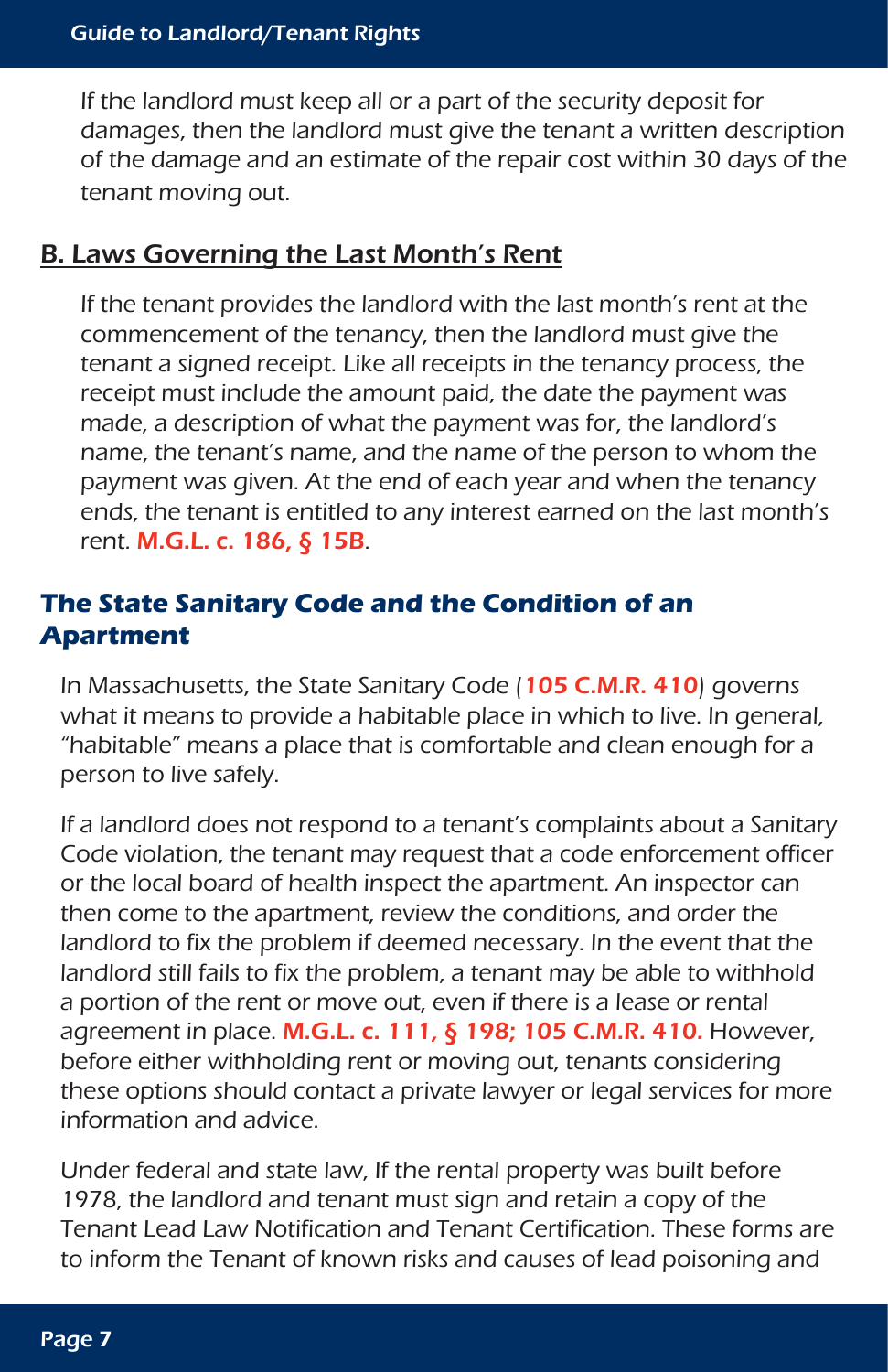<span id="page-9-0"></span>disclose if it is known that lead-based paint is present in the rental unit. A landlord must also disclose documents related to any lead inspection or risk assessment done on the rental unit, and a Letter of Interim Control or Letter of Compliance issued by the local board of Health. If a child under six will be living in the rental property, the landlord is obligated to delead or bring the lead hazards under interim control.

For more information about the State Sanitary Code, a tenant can also call the Secretary of the Commonwealth's Citizen Information Service hotline at 617-727-7030 or 1-800-392-6090 (in MA only).

# **Eviction**

Generally, a landlord cannot simply take possession of the rental property, physically remove the tenant or their personal property, or change the locks. Depending on the reason for eviction, a landlord must provide either a 14-Day or 30-day Notice to Quit to the Tenant. A landlord must then file a civil action (Summary Process) in court, and obtain a judgment from the court that specifies the date that the tenant must leave the rental property with their belongings. If the tenant does not voluntarily leave on the date specified by the court, a landlord must arrange for a Sheriff or Constable to serve an executed Judgment on the tenant ordering them to leave, and if necessary, relocate any personal property belonging to the tenant to a licensed public warehouse. In this situation, the landlord is obligated to pay moving fees, but is entitled to reimbursement from the tenant. The tenant is allowed a one-time opportunity to claim items of personal or sentimental value from the storage facility, and can claim all personal property from the storage facility upon payment of any fees charged by the storage facility. M.G.L. c. 239; M.G.L. c. 186, § 11; M.G.L. c. 105.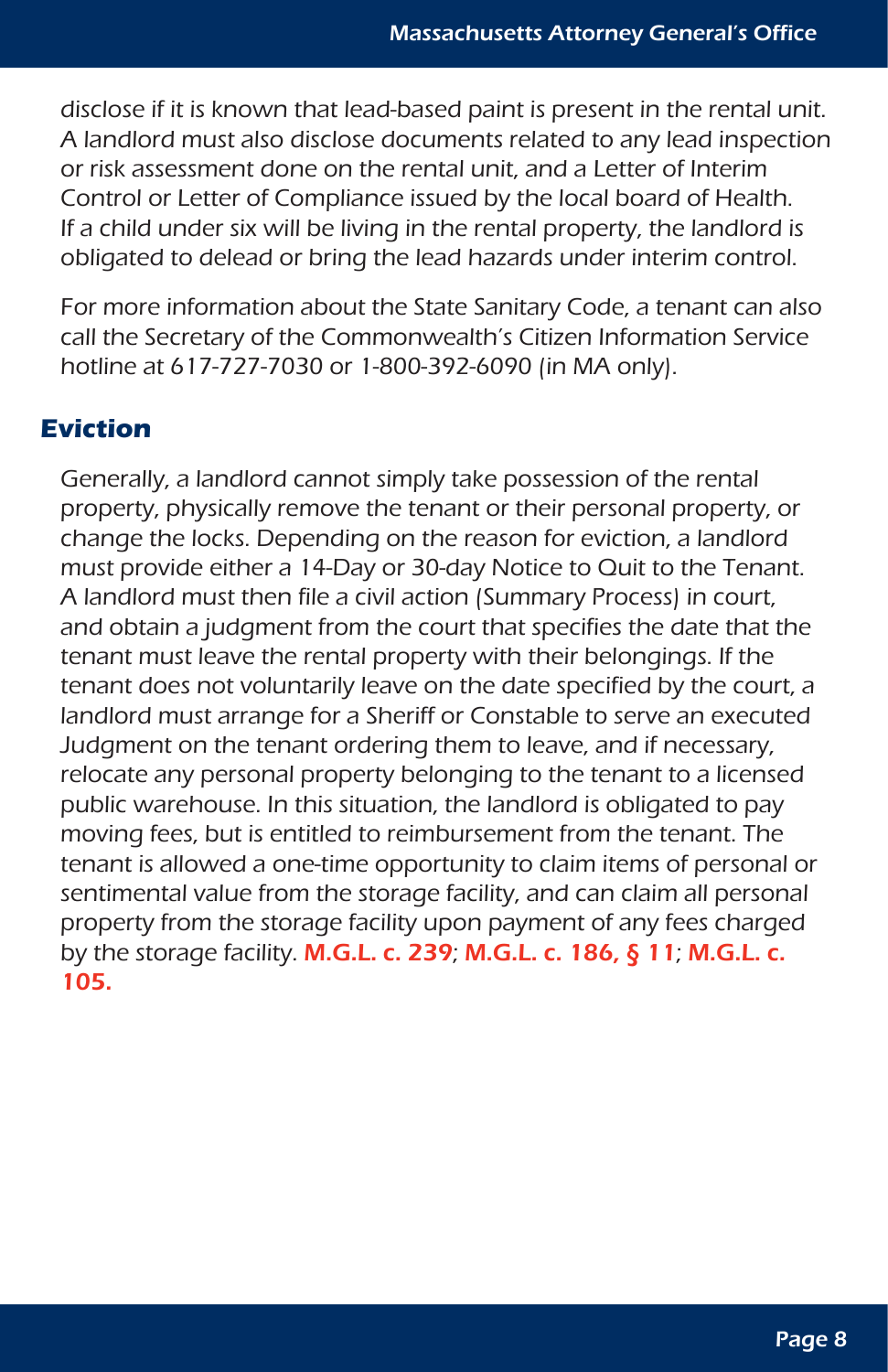# <span id="page-10-0"></span>A. Mediation as an Option

If the landlord and the tenant agree, they may utilize mediation services through the Attorney General's Office to resolve a dispute that might otherwise result in an eviction. In addition, the Massachusetts Communities and Development Housing Services Program or the local housing court can provide help in resolving a dispute between a landlord and a tenant.

#### B. The Eviction Process

The formal eviction process is called Summary Process and starts when the landlord files a Complaint in court. During the eviction process the tenant will have the right to raise defenses to the eviction itself and present counterclaims for monetary damages. Some common defenses to eviction include:

- \* Failure to properly terminate the tenancy.
- The landlord failed to correct known conditions.
- The landlord is evicting you in retaliation for activities protected by law.
- $\bullet$  Discrimination, including that the landlord failed to make a reasonable accommodation to allow a disabled person to remain in the home despite his or her disability.

#### **Discrimination in Housing is Against the Law**

It is against the law for a landlord to refuse to rent an apartment to someone because of the person's race, color, national origin, ancestry, gender, marital status, religion, age, sexual orientation, gender identity or expression or military background, or because the person is disabled. With very limited exceptions, it is also illegal to refuse to rent to someone with children. For more information about housing discrimination, contact the Civil Rights Division of the Attorney General's Office or the Massachusetts Commission Against Discrimination.